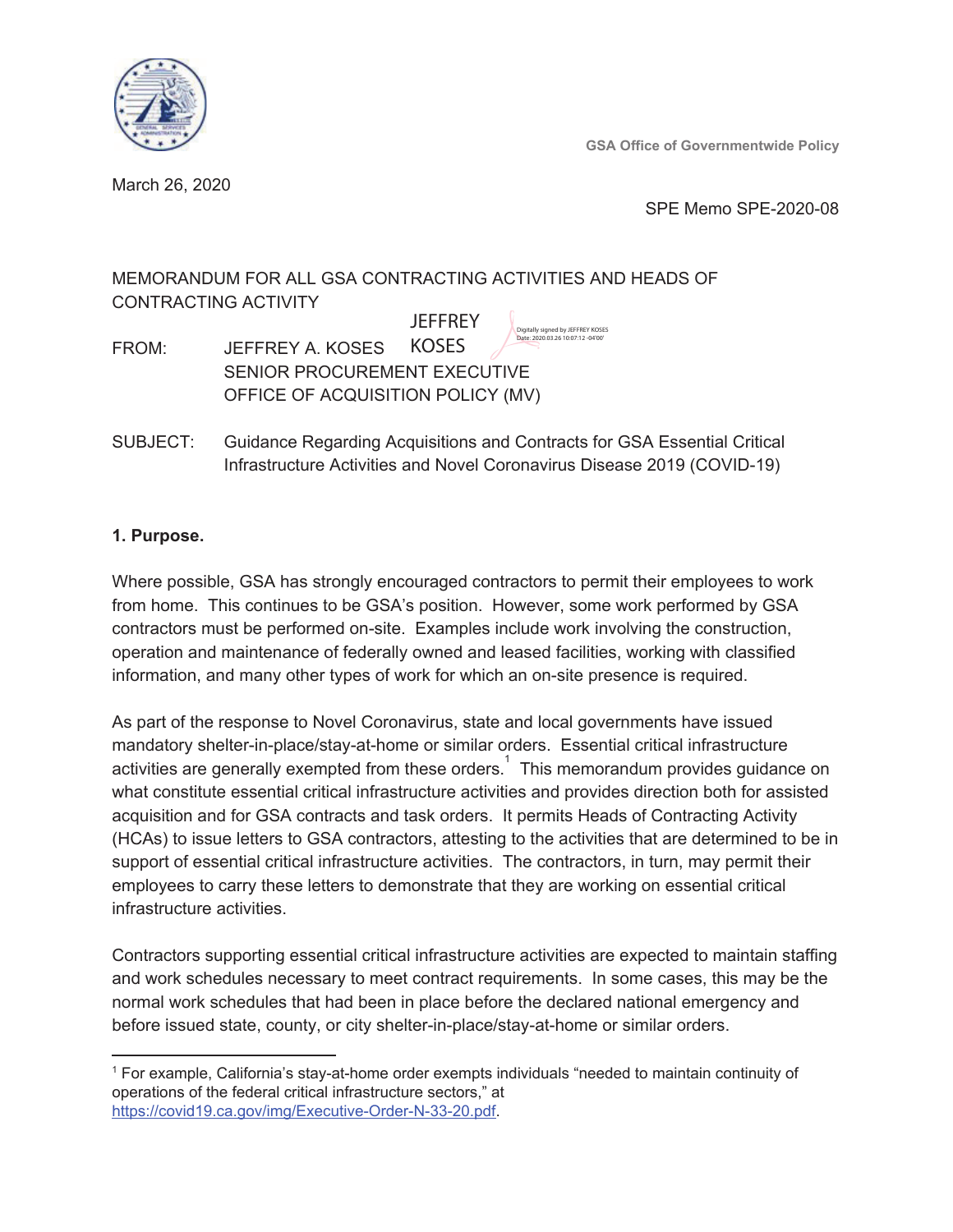### 2. Criteria for Identifying Critical Infrastructure.

The Cybersecurity and Infrastructure Security Agency Act of 2018, Public Law No. 115-278, provides the Secretary of Homeland Security with authority to coordinate an effort of federal agencies to secure and protect America's critical infrastructure industry. In the President's Coronavirus Guidelines for America, issued on March 16, 2020, he states that:

"If you work in a critical infrastructure industry, as defined by the Department of Homeland Security, such as healthcare services and pharmaceutical and food supply, you have a special responsibility to maintain your normal work schedule."

In a Department of Homeland Security (DHS) Memorandum, dated March 19, 2020, attached below, DHS defines the criteria for being considered "Essential Critical Infrastructure Workers," i.e., performing work that is essential to continued critical infrastructure viability. DHS lists examples of workers who are considered to be performing such activities. Those contractors are expected to maintain staffing and work schedules necessary to meet contract requirements.

DHS considers "medical and healthcare, telecommunications, information technology systems, defense, food and agriculture, transportation and logistics, energy, water and wastewater, law enforcement, and public works" industries as part of the nation's essential critical infrastructure, as well as a wide variety of buildings that are owned or leased by the Federal government. For example, some Federally-owned or Federally-leased buildings can be classified as critical infrastructure if the business conducted in those buildings is supporting any of the categories in DHS's memo. Also, contractors performing on all rated orders placed under the Defense Priorities and Allocations System (DPAS) are considered to be performing essential critical infrastructure activities.

Consequently, depending upon their particular facts and circumstances, activities performed on GSA contracts may be essential and necessary for continuity as part of our nation's essential critical infrastructure. Whether or not a contract is part of the essential critical infrastructure can be best determined at the local level. As such, GSA HCAs are best suited to make that determination. The authority to make this determination is not delegable. HCAs should look at the purpose of a contract to determine if the work under that contract is an essential critical infrastructure activity.

<sup>&</sup>lt;sup>2</sup> The DPAS establishes procedures for the placement, acceptance, and performance of priority-rated contracts and orders, and is used to support the acquisition of industrial resources needed to support certain requirements. "Rated orders" provide for preferential acceptance and performance of a Government requirement by the private sector, such as expedited delivery or priority fulfillment, to allocate materials and services in such a manner as to support emergency preparedness and emergency response activities. See GSA Acquisition Letter MV-20-05, issued March 19, 2020 and any subsequent supplement.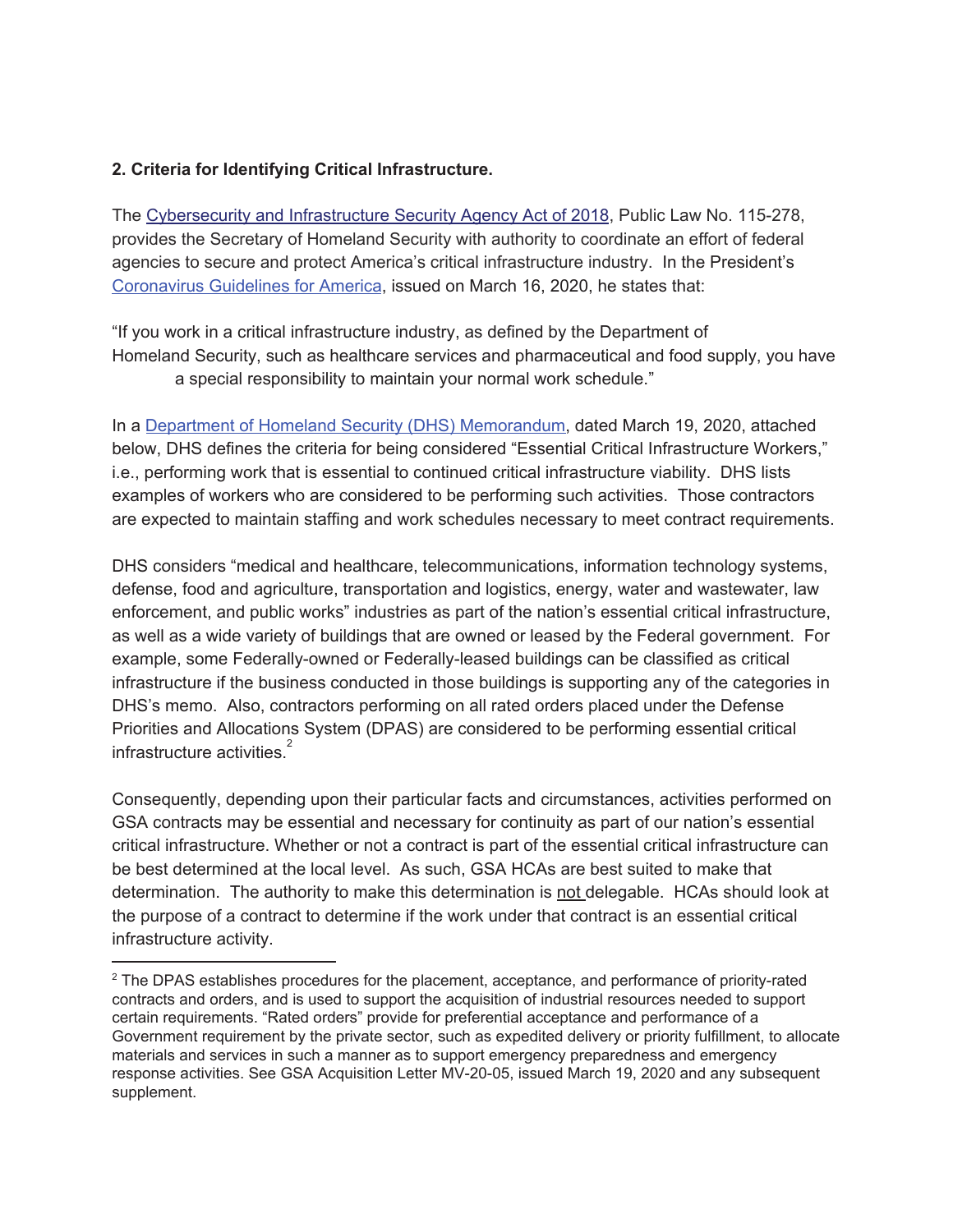# 3. What HCAs Are Authorized to Do to Facilitate Essential Critical Infrastructure **Activities.**

Regardless of any state, county, or city shelter-in-place/stay-at-home or similar order, GSA HCAs are authorized to issue a letter to contractors which attests (identifies and confirms) which activities have been determined by the HCA to be in support of GSA essential critical infrastructure activities. Our industry partners may find these attestations helpful when their employees have to engage with local officials to show they are exempt from shelter-in-place/stay-at-home or similar orders in order to carry out essential critical infrastructure activities under their GSA contracts and task orders.

HCAs are responsible for issuing the letters and contracting officers would send the letters to the appropriate contractors. Contracting officers are to copy the Emergency Operations Center (EOC) at eoc@gsa.gov when sending a letter to a contractor. For reference, attached to this Memorandum is a sample letter that could be sent to a contractor performing essential critical infrastructure activities.

HCAs should ensure any determination that a contract involves an essential critical infrastructure activity is properly documented. HCAs will maintain a record of all determinations made pursuant to this Memorandum.

## 4. Guidance for Offices Conducting/Administering Assisted Acquisitions for Department of Defense.

For GSA contracting officers conducting and administering assisted acquisitions for the Department of Defense (DoD), letters of attestation are authorized only if the DoD program office being serviced advises the contracting officer in writing that the work is in support of essential critical infrastructure, even for rated orders.

## 5. Guidance for Offices Conducting/Administering Assisted Acquisitions for Civilian Agencies.

For GSA contracting officers conducting and administering assisted acquisitions for civilian agencies, letters of attestation are authorized only if the agency program office being serviced advises the contracting officer in writing that the work is in support of essential critical infrastructure.

<sup>&</sup>lt;sup>3</sup> DoD issued a Memorandum on March 20, 2020, identifying the "defense industrial bases" as a critical infrastructure sector.

https://www.acq.osd.mil/dpap/policy/policyvault/Defense Industrial Base Contract Considerations DPC. pdf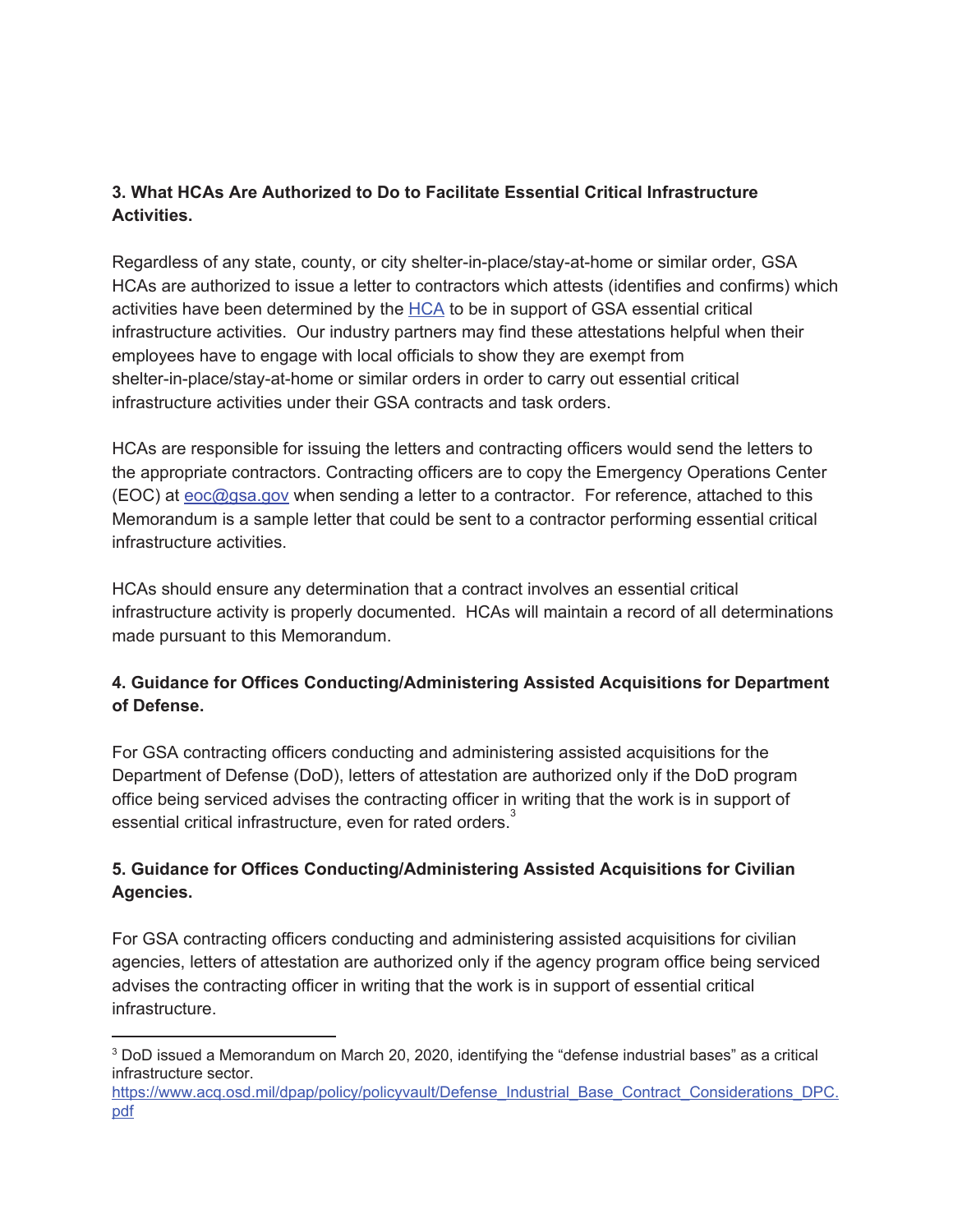### 6. Point of Contact.

Any questions regarding this memo may be directed to GSARPolicy@gsa.gov. Frequently Asked Questions (FAQs) related to this memo can be found here.

## **Attachment**

Sample Letter to Contractor Supporting Critical Infrastructure